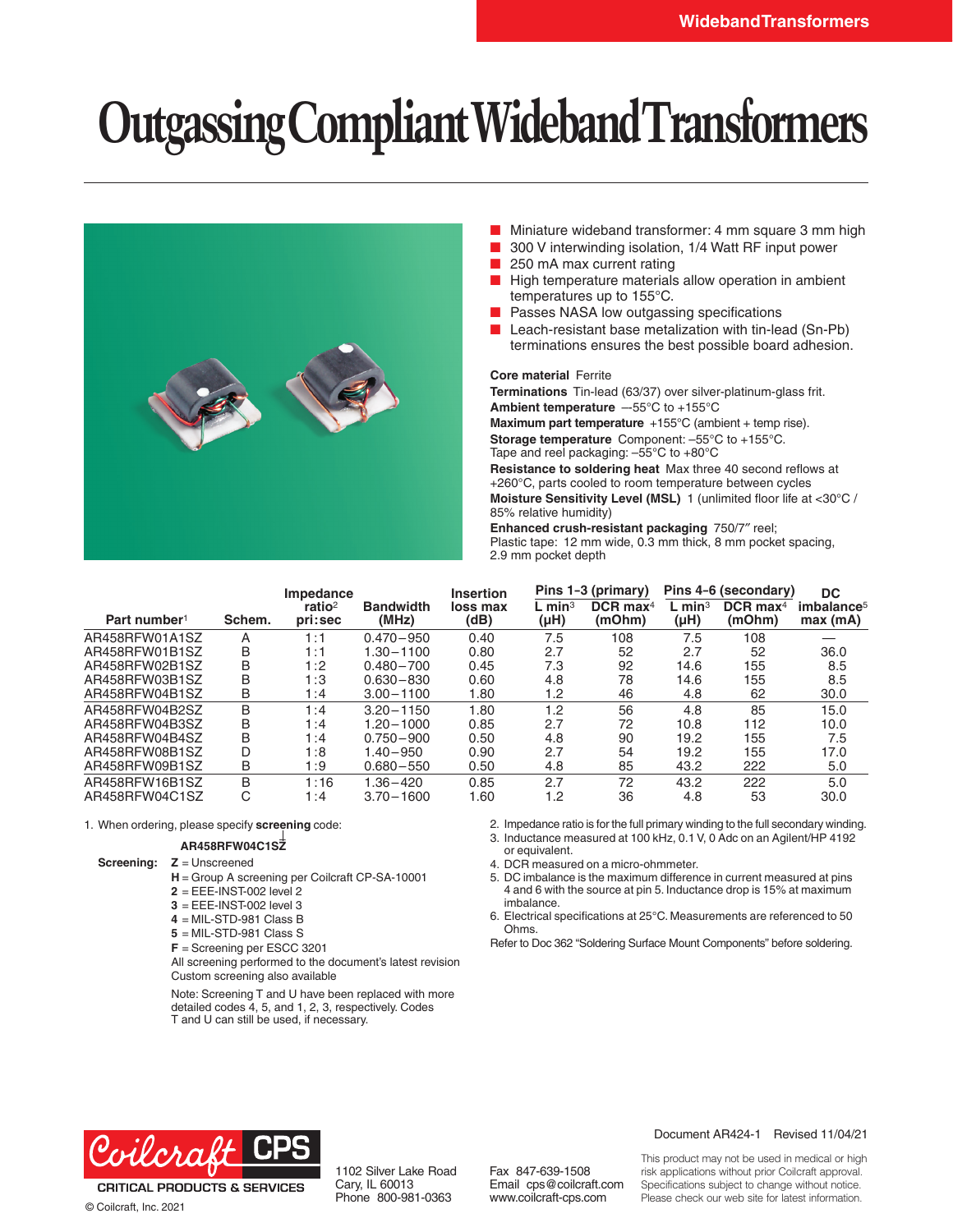## **AR458RFW Outgassing Compliant Wideband Transformers**

### **Dimensions**



Dot indicates pin 1





Dimensions are in  $\frac{\text{inches}}{\text{mm}}$ 









© Coilcraft, Inc. 2021

1102 Silver Lake Road Cary, IL 60013 Phone 800-981-0363

Fax 847-639-1508 Email cps@coilcraft.com www.coilcraft-cps.com

Document AR424-2 Revised 11/04/21

This product may not be used in medical or high risk applications without prior Coilcraft approval. Specifications subject to change without notice. Please check our web site for latest information.